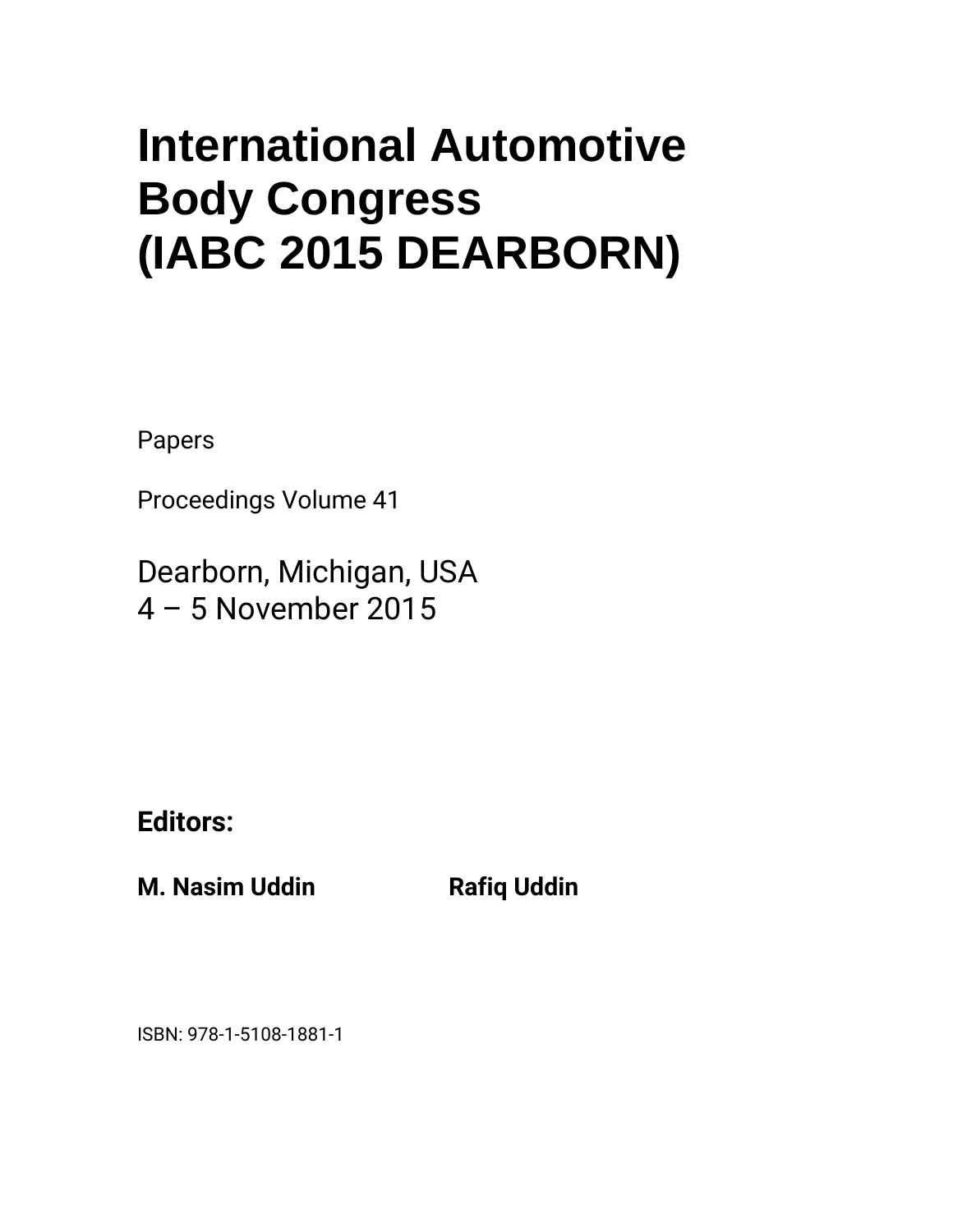**Printed from e-media with permission by:** 

Curran Associates, Inc. 57 Morehouse Lane Red Hook, NY 12571



**Some format issues inherent in the e-media version may also appear in this print version.** 

Copyright© (2015) by Global Automotive Management Council (GAMC) All rights reserved.

Printed by Curran Associates, Inc. (2016)

For permission requests, please contact Global Automotive Management Council (GAMC) at the address below.

Global Automotive Management Council (GAMC) 5340 Plymouth Road, Suite 205 Ann Arbor, Michigan, USA 48105

Phone: (734) 997-9249 Fax: (734) 786-2242

support@gamcinc.com

## **Additional copies of this publication are available from:**

Curran Associates, Inc. 57 Morehouse Lane Red Hook, NY 12571 USA Phone: 845-758-0400 Fax: 845-758-2633 Email: curran@proceedings.com Web: www.proceedings.com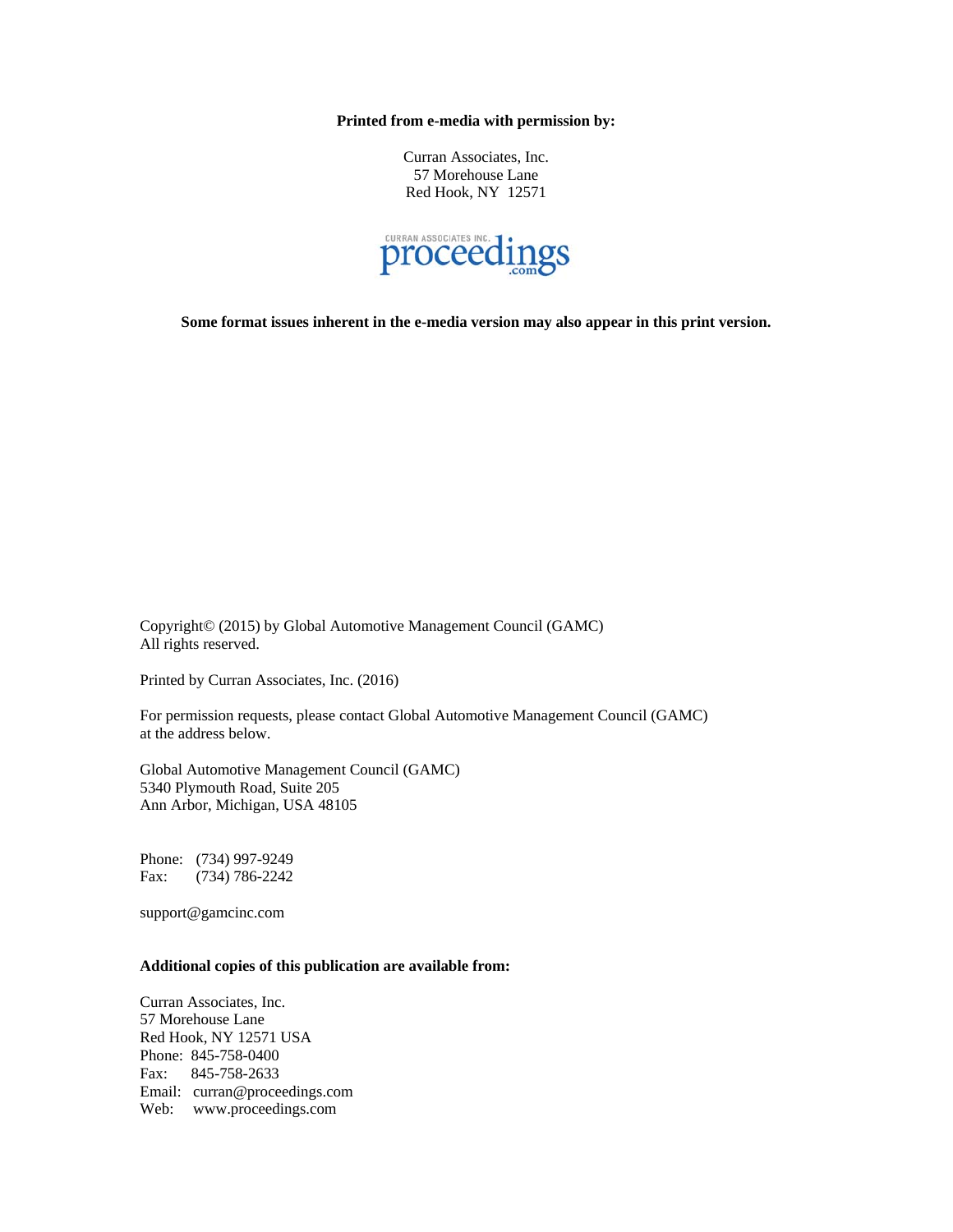International Automotive Body Congress (IABC) 2015, www.gamcinc.org

Global Powertrain Congress (GPC) 2015, www.gamcine.org<br>Advanced Laser Applications Conference (ALAC) Automotive 2015 www.gamcine.org

Ford Conference & Event Center - 1151 Village Road, Dearborn, MI 48124 November 4 - 5, 2015

|                                  | Program Wednesday, November 4, 2015<br>Registration 7:30am - 9:00 am                                                                                                                                                                                                                                                                                         | To register and exhibit call (734) 997 9249,<br>email to info@gamcinc.org or<br>fax (734) 786-2242. |                                                                                                                                                                                                                                                                                  |                                            |
|----------------------------------|--------------------------------------------------------------------------------------------------------------------------------------------------------------------------------------------------------------------------------------------------------------------------------------------------------------------------------------------------------------|-----------------------------------------------------------------------------------------------------|----------------------------------------------------------------------------------------------------------------------------------------------------------------------------------------------------------------------------------------------------------------------------------|--------------------------------------------|
| 9:00 am                          | Plenary & Keynote: Lightweight Design Alternatives & Challenges<br>Room: Grand Hall 9:00 am to 1:15 pm<br><b>Session Chair: Robert Muzichuk</b><br>Director, Advanced Vehicle Development<br><b>General Motors</b><br><b>Introduction &amp; Opening Remarks</b><br><b>Robert Muzichuk</b><br>Director, Advanced Vehicle Development<br><b>General Motors</b> | $2:15$ pm                                                                                           | 2016/2017 Body-in-White Introductions<br>Room: Grand Hall 2:15 pm to 8:15 pm<br>Session Chair: Ali Jammoul, PhD<br>Global Director, Body Exterior & Safety<br>Ford<br>New Global Model Introduction: The All-New 2016 Honda Civic<br>Shawn Crichley, Principal Engineer<br>Honda | <b>Technical Introductions of Vehicles</b> |
| $9:15$ am                        | <b>Larry Geise</b><br>Vice President<br>Honda                                                                                                                                                                                                                                                                                                                | $2:45$ pm                                                                                           | Crashworthiness Development of the All-New 2016 Honda Civic<br>Brad Klein, Senior Engineer<br>Honda                                                                                                                                                                              |                                            |
| $9:45$ am<br>$10:15$ am          | <b>Tom Boney</b><br>Vice President and General Manager, Automotive Value Stream<br><b>Novelis</b><br><b>Rich Morris</b><br>Vice President<br><b>BMW</b>                                                                                                                                                                                                      | $3:15$ pm                                                                                           | Nissan Maxima<br>David Coakley, Senior Manager<br>Jonathan Zischke, Manager<br>Nissan                                                                                                                                                                                            | номі<br>The Power of Dreams                |
| 10:45 am                         | <b>Break</b>                                                                                                                                                                                                                                                                                                                                                 | 3:45 pm                                                                                             | <b>Break</b>                                                                                                                                                                                                                                                                     |                                            |
| $11:15$ am                       | <b>Brad Davey</b><br>Chief Marketing Officer<br>ArcelorMittal North America                                                                                                                                                                                                                                                                                  | $4:15$ pm                                                                                           | Ford F150<br>Darrin Wagner, Body Structure Supervisor<br>Ford                                                                                                                                                                                                                    | <b>Sponsored By</b>                        |
| $11:45$ am<br>$12:15 \text{ pm}$ | <b>Jim Holland</b><br>Vice President, Product Engineering<br>Ford<br><b>Greg Warden</b><br>Executive Director and Global Functional Leader                                                                                                                                                                                                                   | $5:15$ pm                                                                                           | <b>Cadillac CT6</b><br>Peter Parlow Body Integration Architect,<br>Jonathan Rich, Engineering Group Manager<br><b>General Motors</b>                                                                                                                                             | BODY & ASSEN                               |
| 12:45 pm                         | <b>David Malik</b><br>Director & Global BOM Leader<br><b>General Motors</b><br><b>O&amp;A Panel Discussion</b>                                                                                                                                                                                                                                               | $6:15$ pm                                                                                           | <b>Lincoln Continental</b><br>Shawn Morgans, Technical Leader & NA Front End and Under Body<br>Manager Body Structure, Closures, & Body CAE<br>Ford                                                                                                                              | LOBAL AUTOMOTIVE<br>ANAGEMENT COUNCY       |
| $1:15$ pm                        | Session Adjourned & Lunch                                                                                                                                                                                                                                                                                                                                    | $7:15$ pm<br>$8:15$ pm                                                                              | Reception & Exhibits and BIW Walk-Around<br>Adjournment                                                                                                                                                                                                                          | <b>POWERTRAIN</b><br><b>INTERNATIONAL</b>  |